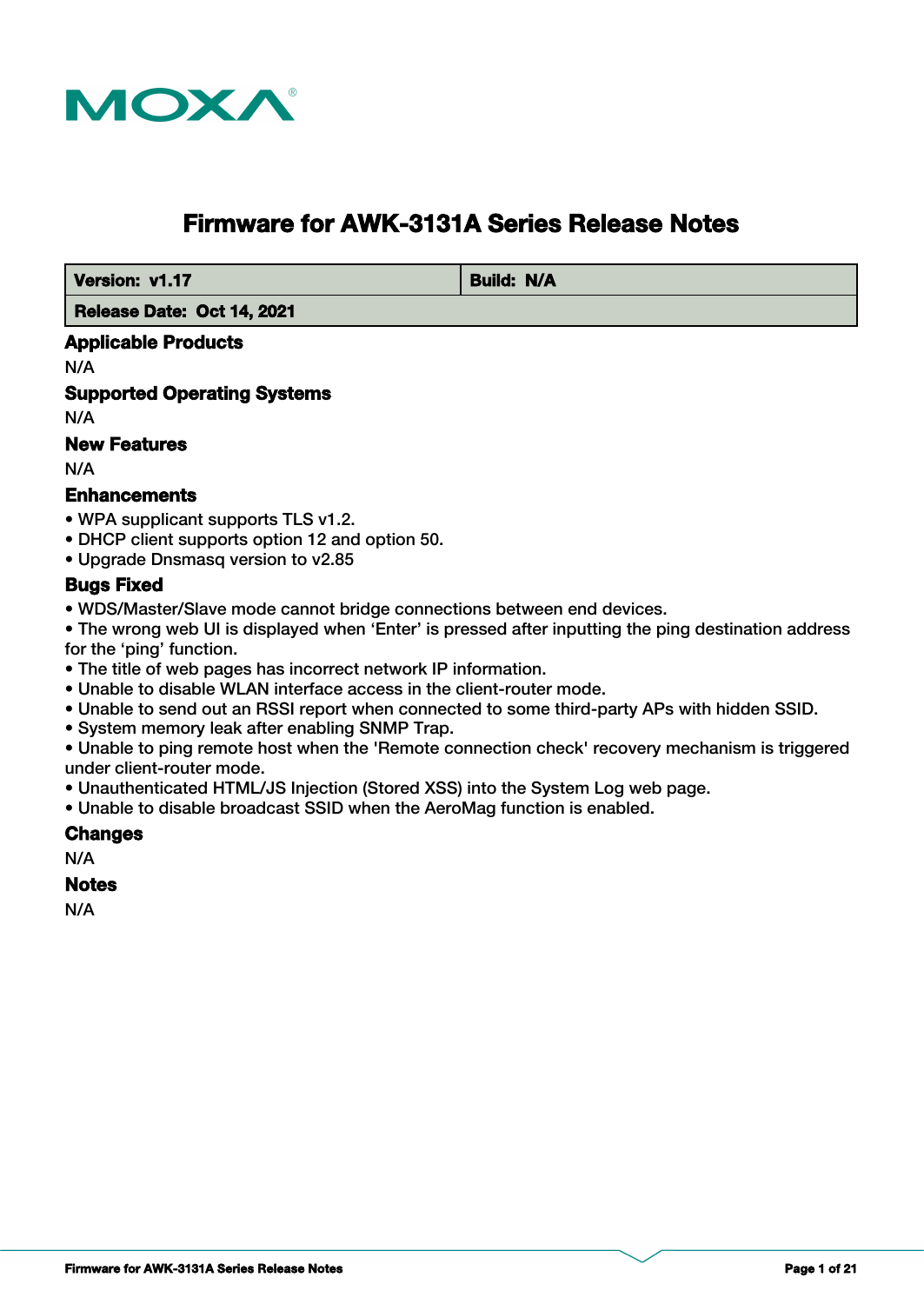

**Version: v1.16 Build: 21060217** 

### **Release Date: Apr 01, 2021**

# **Applicable Products**

N/A

# **Supported Operating Systems**

N/A

# **New Features**

• Added an option to keep wireless enabled when resetting the AWK back to factory default settings.

# **Enhancements**

N/A

# **Bugs Fixed**

- The AP's address does not show in the web interface when in Client mode.
- Third-party clients connecting to the AWK AP would cause a kernel panic.
- The AWK does not send GARP packets after connecting to the next AP in Client-Router mode.
- Clients that roamed from AP1 to AP2 still exist in AP1's associated clients list.

# **Changes**

• Changed the system log file name in Client-Router mode to "WAN IP".

### **Notes**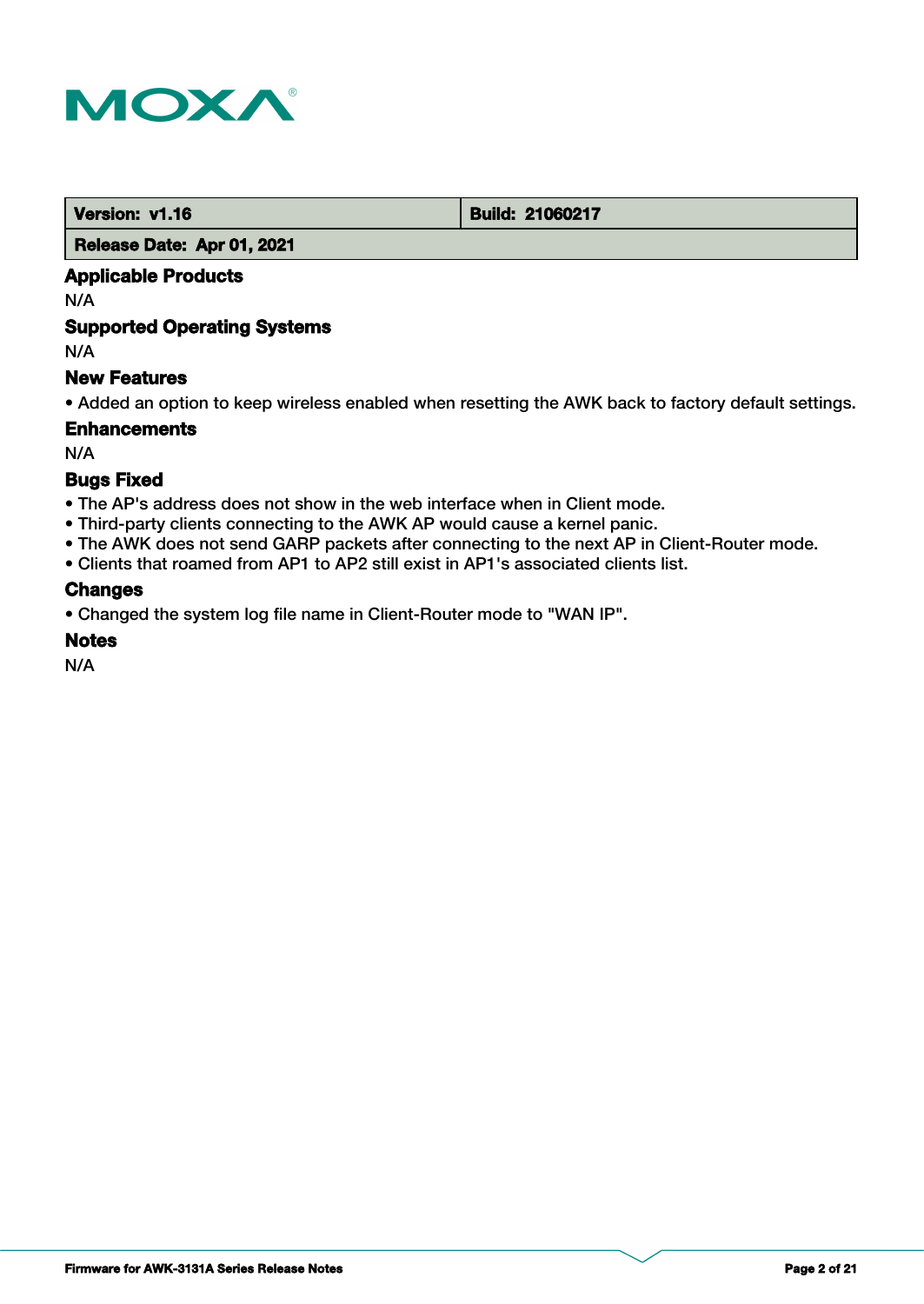

#### **Version: v1.15 Build: 20071510**

 **Release Date: Jun 30, 2020**

# **Applicable Products**

AWK-3131A series

### **Supported Operating Systems**

N/A

# **New Features**

- Added 8 channels (total 11) for Client-based Turbo Roaming channel scanning.
- Added support for Turbo Roaming in Slave Mode.
- Added support for AeroMag in Client-Router Mode.
- Added support for Wi-Fi Remote Connection Check.
- Added support for WDS.
- Added Indoor/outdoor channel list option.
- Added a progress bar to show the progress of firmware upgrades.
- Added an option to lock a user account when entering an invalid password.
- The system will record a system log if the device IP is changed via the Wireless Search Utility.
- Added support for Yahoo and Google email servers.
- Email messages now include device information.
- Added a function to gather additional Wi-Fi related information.
- Added an option to allow the use of special characters.
- Added support for Remote Diagnostics for engineer support.
- Added an option to show the PSK password in clear text.
- Added client isolation in AP mode.

### **Enhancements**

**[WLAN]** 

• When in Client Mode, the AWK now takes less time to reconnect after being disconnected by the AP.

• When in Client Mode, the AWK now takes less time to reconnect if MAC Clone is enabled.

• When in Client Mode, the AWK now takes less time to reconnect if the second EAPOL packet is lost.

• When in Client Mode, the AWK now takes less time to reconnect when plugging in Ethernet when the WLAN is establishing a connection.

[AeroLink]

• Long break time when rebooting the AP or Client.

### **Bugs Fixed**

[WLAN]

• The AP responds to unicast probe requests, even if the AP is not the receiver.

- The GARP reply sent by the AP/Client does not have a VLAN tag.
- Unable to establish a Wi-Fi connection with APs that support 802.11r.
- G-mode-only clients are unable to associate with the AP.
- Authentication may fail when the client's security is set to Enterprise mode.
- The BSS node is cleaned in Master mode.

### [Roaming]

• The AWK does not connect to the AP with the strongest signal when there is no AP that satisfies the RSSI > keep alive threshold.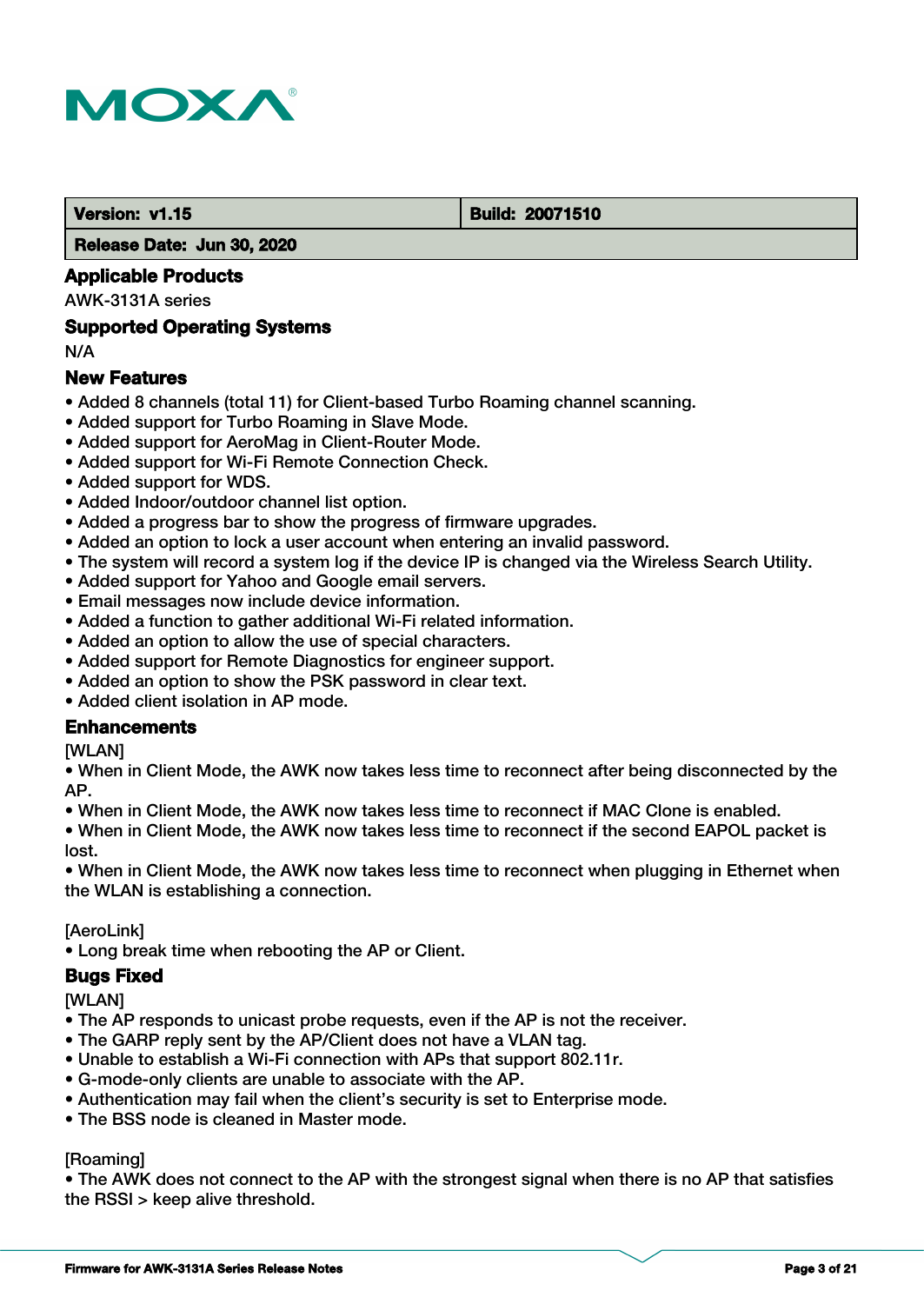

### **[Security]**

• The Wireless Search Utility cannot find clients that use the 4th WEP key.

• CVE-2018-10694: The open "wireless interface" is enabled by default which can be exploited by unauthorized users.

- CVE-2018-10698: TELNET is enabled by default.
- CVE-2018-10690: HTTP is enabled and HTTPS is disabled by default.
- CVE-2018-10692: The session cookie does not have an HttpOnly flag.

• CVE-2018-10695: The send email to admin account function can be used to execute Linux commands on the device.

• CVE-2019-5136: Improper system access as a higher privilege user, an attacker can send commands while authenticated as a low privilege user to trigger this vulnerability.

• CVE-2019-5137: Exploitable Hard-coded Cryptographic Key allows for the decryption of captured traffic.

• CVE-2019-5138/CVE-2019-5140/CVE-2019-5141/CVE-2019-5142: Improper Neutralization of Special Elements used in an OS Command.

• CVE-2019-5139: Exploitable hard-coded credentials.

- CVE-2019-5143: Buffer Copy without Checking Size of Inpup may cause remote code execution.
- CVE-2019-5148: An attacker can send a crafted packet and cause denial-of-service of the device.
- CVE-2019-5153: Stack-based Buffer Overflow.
- CVE-2019-5162: Improper remote shell access to the device, an attacker can send commands while authenticated as a low privilege user to trigger this vulnerability.

• CVE-2019-5165: An exploitable authentication bypass vulnerability, an attacker can trigger authentication bypass on specially configured device.

# [WEB]

• Specifying the max byte size of the primary RADIUS shared key will change the setting of the secondary RADIUS server IP.

• Unable to set VAP3 to VAP9 as the RF-type for A/N Mixed mode, Channel 36, and channel width 20/40 MHz.

• Wi-Fi channel selection does not work properly on Quick Setup.

• The web server crashes when reading invalid content.

### [DHCP]

• The number of DHCP server users cannot be set to more than 128.

• The DHCP server does not work properly when AeroMag AP enabled.

[Config]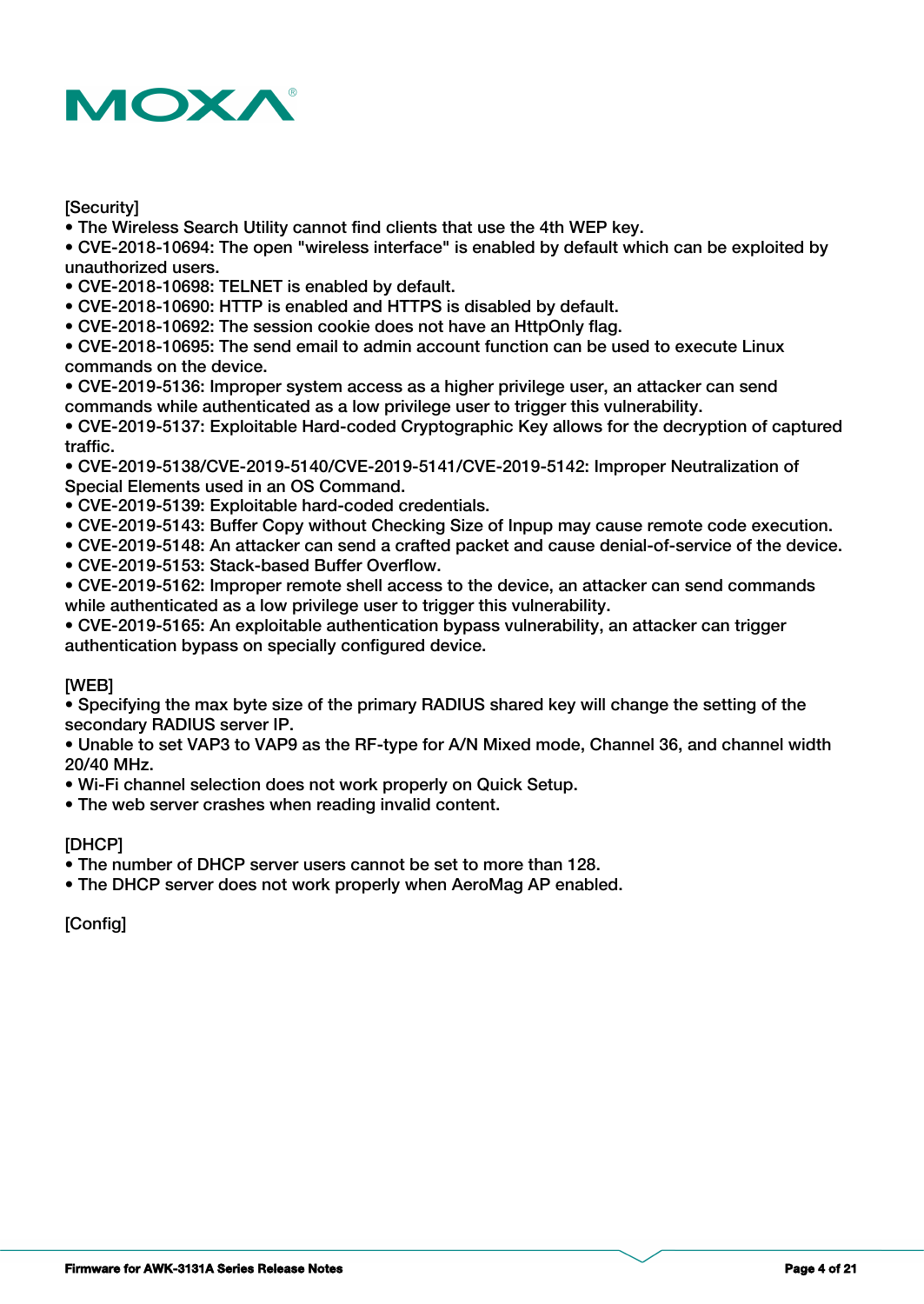

• Unable to import configuration files after changing the device IP.

#### [MAC Clone]

• The client is unable to restore its original MAC address when unplugged from the LAN after disconnecting from the AP.

#### [AeroMag]

- The master AP is unable to receive packets, causing group failure.
- AeroMag Clients fail to initialize the configuration received from the AeroMag AP.
- The WLAN LED turns off when renewing configuration settings or refreshing channels.
- Resetting to default settings does not clean AeroMag configuration files.
- AeroMag AP can only serve 7 VAPs.
- The AeroMag Client page is blank during Quick Setup.
- Unable to configure AeroMag after performing a channel analysis.

#### [Firewall]

• IP filter does not drop packets if MAC filtering is disabled.

• Ports of device services such as the DHCP server are added to the white list automatically when port filtering is enabled.

#### [SNMP]

- SNMPv3 is unreachable after rebooting.
- SNMP would sometimes cause a memory leak.

[MXview]

• Unable to import or export configuration files and upgrade firmware using MXview.

### **Changes**

**[WLAN]** 

- Changed the default multicast rate value.
- Changed the fix rate list according to the selected RF type.
- Changed the management frame rate according to the selected RF type.
- Changed the number of management frame transmission retries from 8 to 4.
- Changed the basic rate of G-only mode to be same rate as 802.11b.

**[Security]** 

• CVE-2018-10694: The open "wireless interface" is now disabled by default.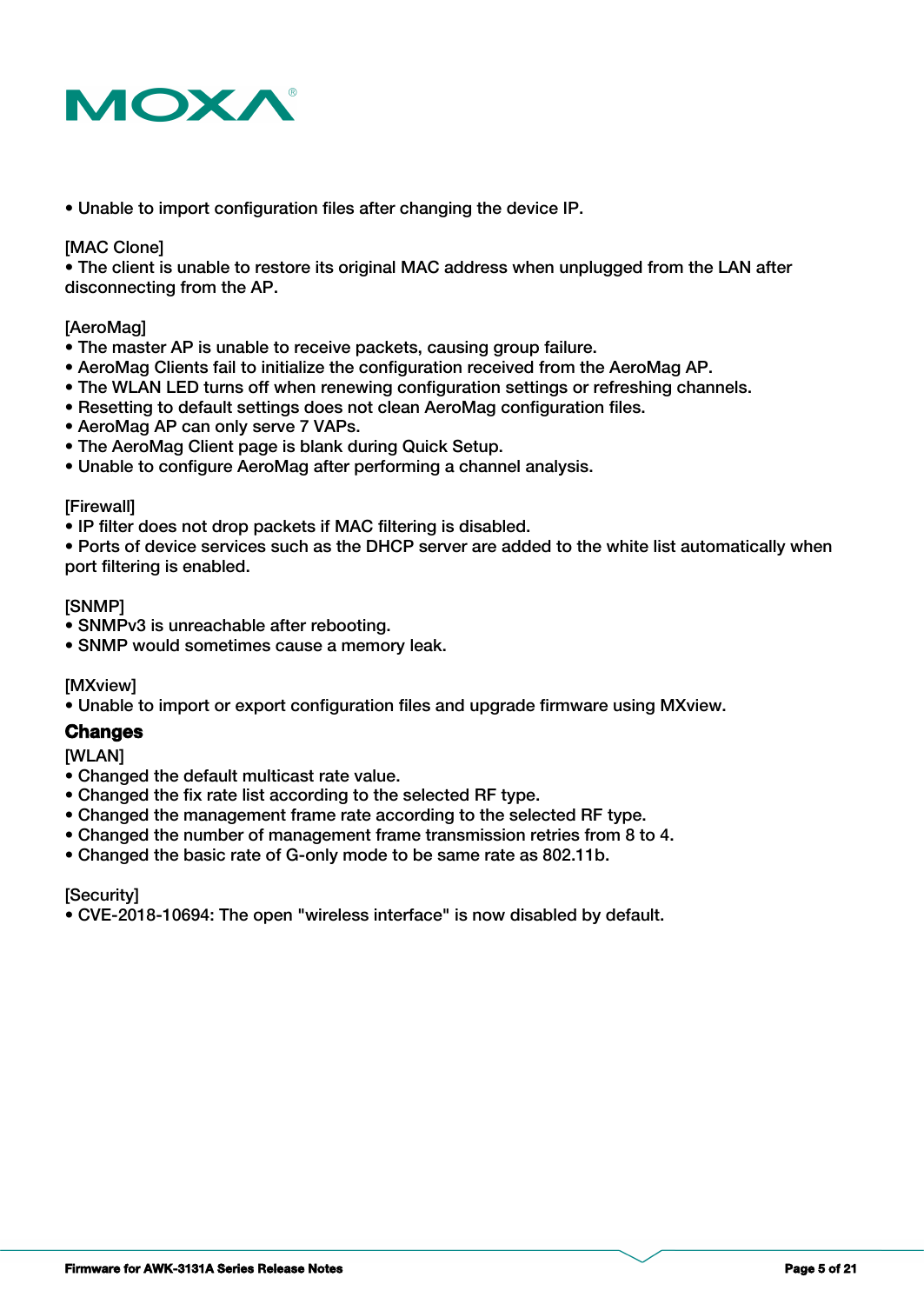

### [Firewall]

- Increased MAC/IP/Port filter entries up to 60.
- Changed the default rule policy to ACCEPT.

# [WEB]

- Changed the default system description to the model name.
- Changed the web configuration import buffer size from 64K to 128K.
- ser-level accounts can now no longer see other user account information.

# [LED]

• Adjusted the Wi-Fi signal level LED.

# **Notes**

This firmware version is currently incompatible with the officially released versions of Wireless Search Utility v2.6, MXConfig v2.6, and MXview v3.1. These utilities are expected to be updated to support this firmware version in Q4 2020. For urgent cases that require these utilities to be used with this firmware, please contact MOXA technical support for access to the beta version of these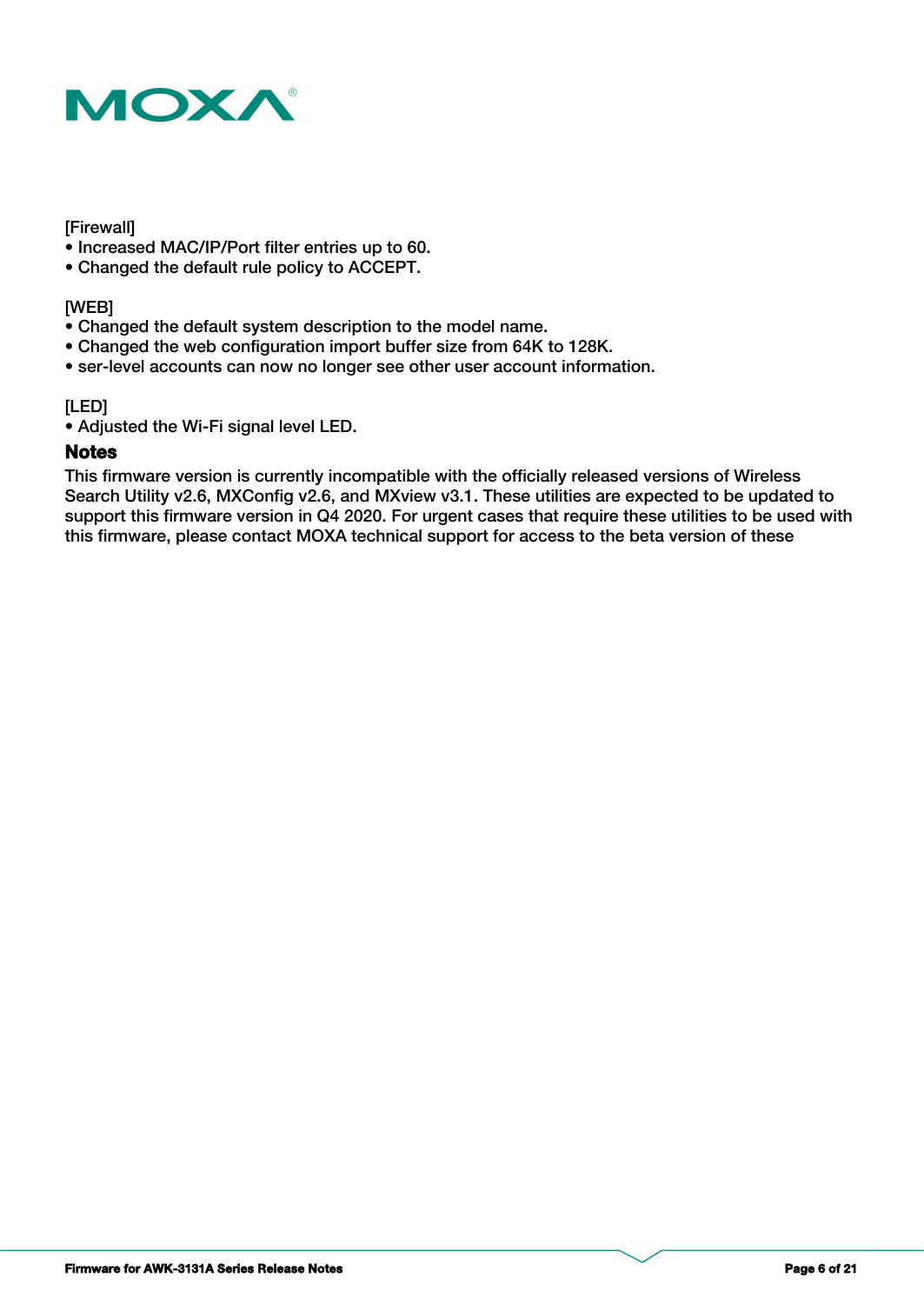

 **Version: v1.13 Build: Build: Build: 18121215** 

 **Release Date: Dec 26, 2018**

# **Applicable Products**

AWK-3131A-JP-T, AWK-4131A-JP-T, AWK-3131A-EU-T, AWK-3131A-US-T, AWK-3131A-EU, AWK-3131A-US, AWK-4131A-US-T, AWK-3131A-JP, AWK-4131A-EU-T

# **Supported Operating Systems**

N/A

# **New Features**

- IEC 62443-4-2 support
- 3rd SNMP trap server
- Web certificate support

### **Enhancements**

N/A

# **Bugs Fixed**

- Abnormal roaming handoff time if MAC clone is enabled
- Device reboots if it receives an abnormal beacon, which does not follow the IEEE standards.
- Issue with the error handler for abnormal Wi-Fi packets
- Static route of the WLAN iface does not work for DHCP client in Client-Router mode

#### **Changes**

N/A

### **Notes**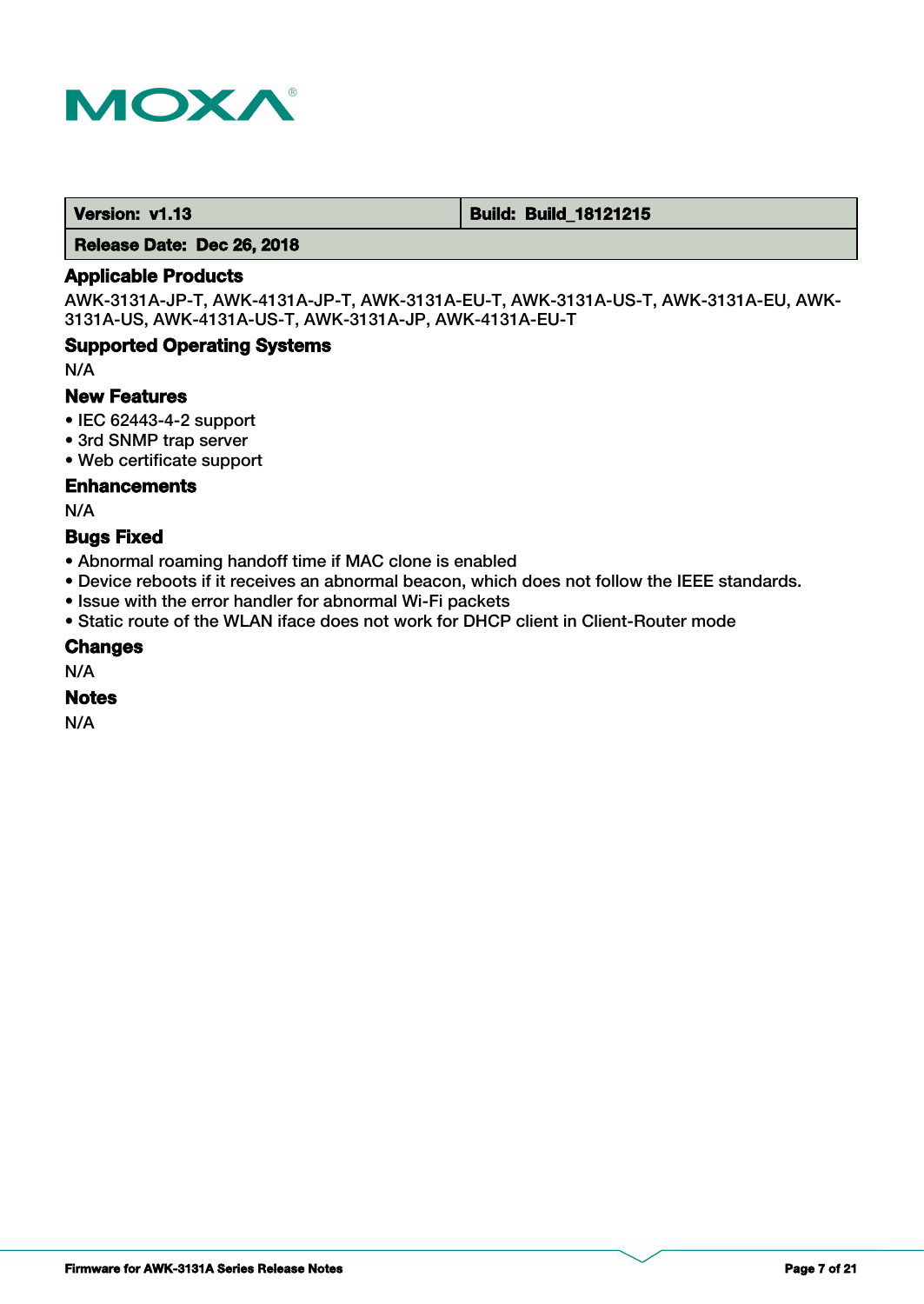

 **Version: v1.12 and version: v1.12 Build: Build: Build: 18090617** 

 **Release Date: Oct 30, 2018**

# **Applicable Products**

AWK-3131A-EU, AWK-3131A-EU-T, AWK-3131A-US, AWK-3131A-US-T, AWK-3131A-JP, AWK-3131A-JP-T, AWK-4131A-EU-T, AWK-4131A-US-T, AWK-4131A-JP-T

# **Supported Operating Systems**

N/A

### **New Features**

N/A

# **Enhancements**

N/A

# **Bugs Fixed**

• DFS: Abnormal behavior of DFS function.

# **Changes**

• AeroMag: Hides the unnecessary SSID when AWK is configured as an AeroMag AP.

# **Notes**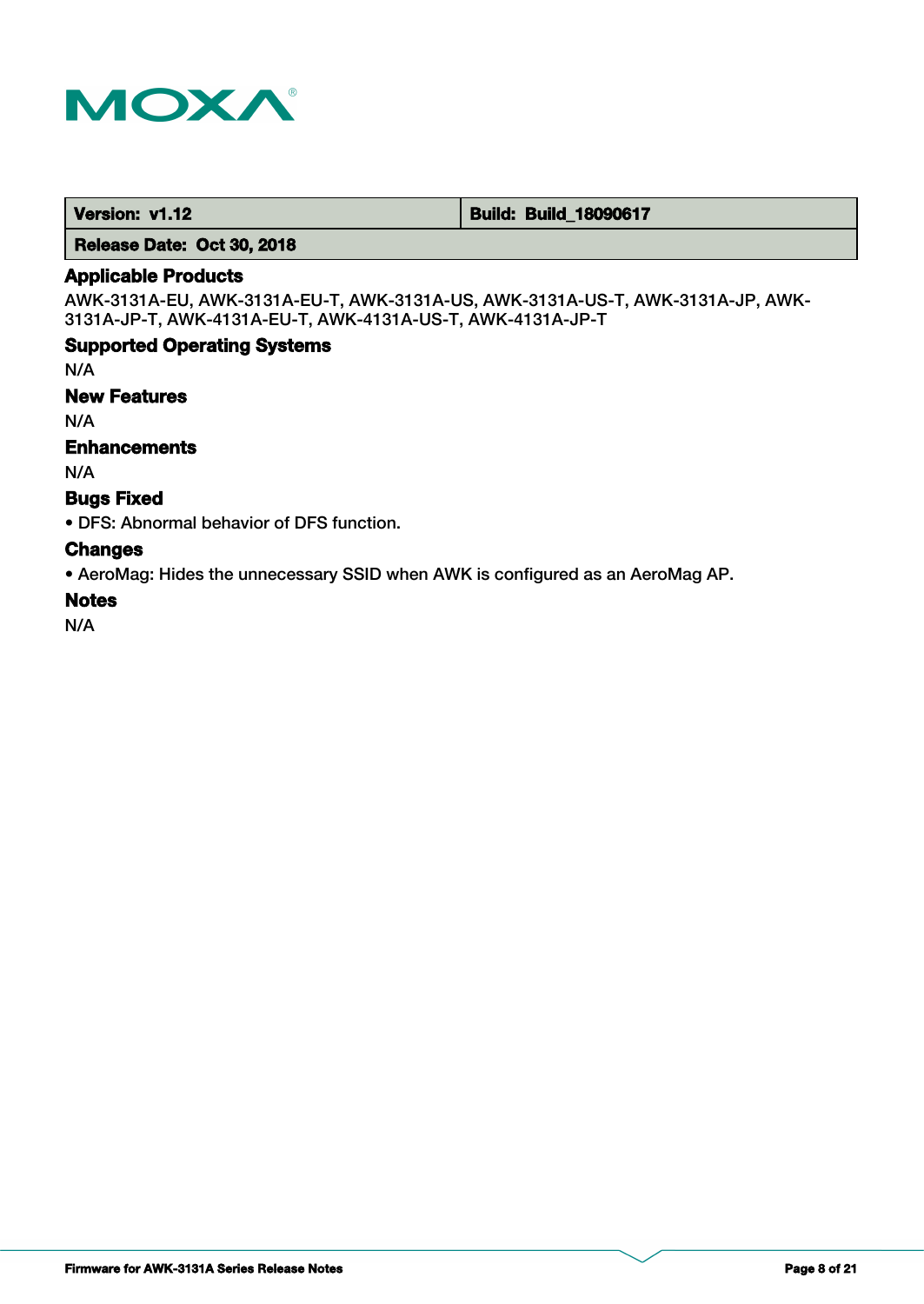

 **Version: v1.11 <b>Build: Build: Build: 18062617** 

 **Release Date: N/A**

# **Applicable Products**

AWK-3131A-EU, AWK-3131A-EU-T, AWK-3131A-US, AWK-3131A-US-T, AWK-3131A-JP, AWK-3131A-JP-T, AWK-4131A-EU-T, AWK-4131A-US-T, AWK-4131A-JP-T

# **Supported Operating Systems**

N/A

### **New Features**

- [AeroMag] Supports AeroMag client.
- [NAT] Supports 1-to-1 NAT.
- [DHCP client] Supports DHCP option 12 (hostname = device name).
- [DHCP client] Supports DHCP option 50 (requested IP address).
- [Network Status] Provides bridge status via SNMP.

# **Enhancements**

- WLAN: Supports the WLAN system log version 2.
- AeroMag: Adds system log for channel analysis and applying the configuration.
- MAC clone: Adds system log for MAC clone.
- Quick setup: If RF type is pure N, WEP is not supported.
- Quick setup: Adds WEP length checker for WEP security.
- Quick setup: Supports TKIP on B/G/BGMixed/A only.
- Quick setup: If RF type is pure N, AES/TKIP mixed is not supported.

# **Bugs Fixed**

- WLAN:Rx stuck issue.
- WLAN: Tx hang caused by interrupt (0x0000 0000) messages.
- WLAN: DUT reboots if it roams for many times.

• WLAN: AP always works on 20 MHz, if there is an another AP on the specified channel when it booting up.

• WLAN: AP with multiple VAPs just only works on 20 MHz, even if its bandwidth is configured at 20/40MHz.

• WLAN: GARP is not sent out, if driver cannot get the interface IP or cannot allocate malloc (skb).

• WLAN Status: Value of WLAN assoc rx/tx pkts/bytes always is 2147483647, if the value is over 2147483647.

• Turbo roaming: Unexpected roaming occurs because the AP Alive check timer resumes after receiving packets on a foreign channel.

• Turbo roaming: The AP candidate threshold is not effective when both the AP alive check and Client-based Turbo Roaming ere enabled.

- Turbo roaming: Roaming log has wrong SNR.
- AeroMag: Web console cannot get the latest information after channel refresh or reconfigure.
- AeroMag: MAC Clone does not work after applying the new configuration.

• AeroMag: AeroMag AP assigns configuration to other devices in the same group before regenerating a new configuration.

- RSSI report: Scanned node which is not updated for 1 sec is not included in the report.
- RSSI report: Facility and severity parameters in the RSSI report are inot correct.
- RSSI report: Noise/SNR values are sometimes inaccurate.
- Configuration: Cannot change the bandwidth to 20/40MHz in client mode in some cases.
- WEB: Login message should use the activated configuration.
- WEB: Length of SSID can't be longer than 32.
- WEB: Cannot input 240 characters in web login message and login authentication failure message.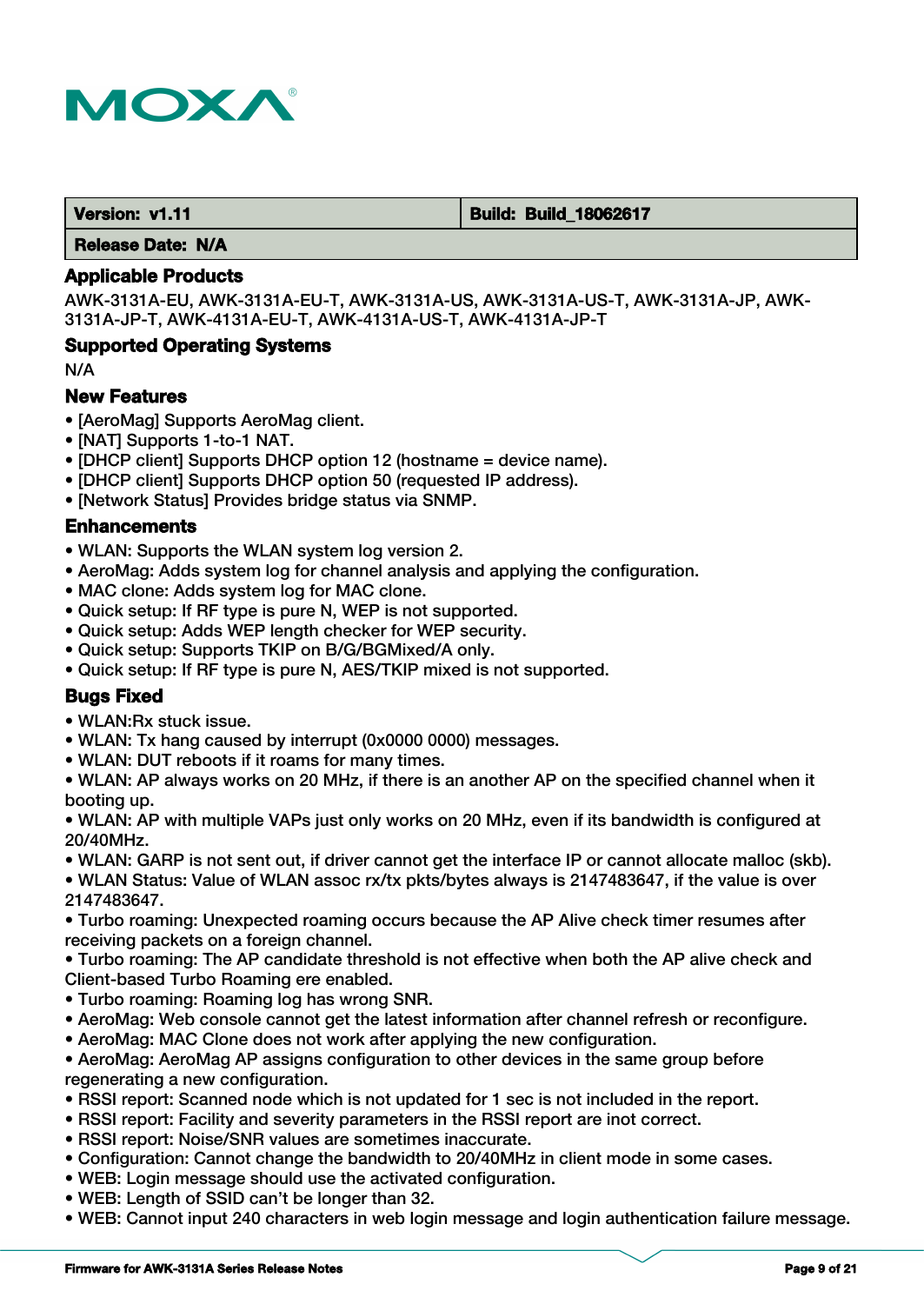

- WEB: UI does not show unit of the roaming threshold (SNR).
- WEB: System log cannot be exported via Firefox 59.0.223.
- WEB: Cannot enable Turbo Roaming via web UI, if RF type is 2.4G type.
- WEB: Linux command can be injected in POST data commands.
- WEB: Web server crash, if user modifies the password during login.

• WEB: User can't increase the minimum length of the password, if current password is less than the specific length.

- WEB: User-level user can't use "Diagnostics" and "Wi-Fi Mirror Port".
- WEB: User-lever user can't export current device information on Troubleshooting page.
- Utility: Cannot reboot the device through MXconfig.

# **Changes**

• MAC Clone: Changes the STA MAC to the MAC of the backend PC, even if it has not connected to the AP.

• Configuration: To enhance RX accuracy, new roaming configuration is created to replace the current configuration; "AP candidate threshold" configurations are different from legacy mode, 2.4GN-related mode, and 5GN-related mode.

• Configuration: Changed the range of "Inactive timeout" from 1 -240 seconds to 8-240 seconds in AP mode.

- Configuration: Operation mode is changed automatically once AeroMag is enabled.
- Configuration: Changed the max length of user's password from 16 to 32.

• Configuration: SNMP settings includes secondaryKey1, ro\_community, and rw\_community; settings will be encrypted in exported configuration.

- DHCP Client: Initial network IP is set to 169.254.0.1 before getting an IP from DHCP for the 1st time.
- Network Settings: Device IP shall not be the network ID.
- WEB/Utility: Network information can't be the current IP/netmask/Gateway when AWK acts as a DHCP client.
- WEB: Disabled all buttons when the logs on the system log page are cleared.
- WEB: Add "Skip" option where user is asked to modify the password on login page.
- Troubleshooting: Changed all the special characters in file name except dash to underscore.

### **Notes**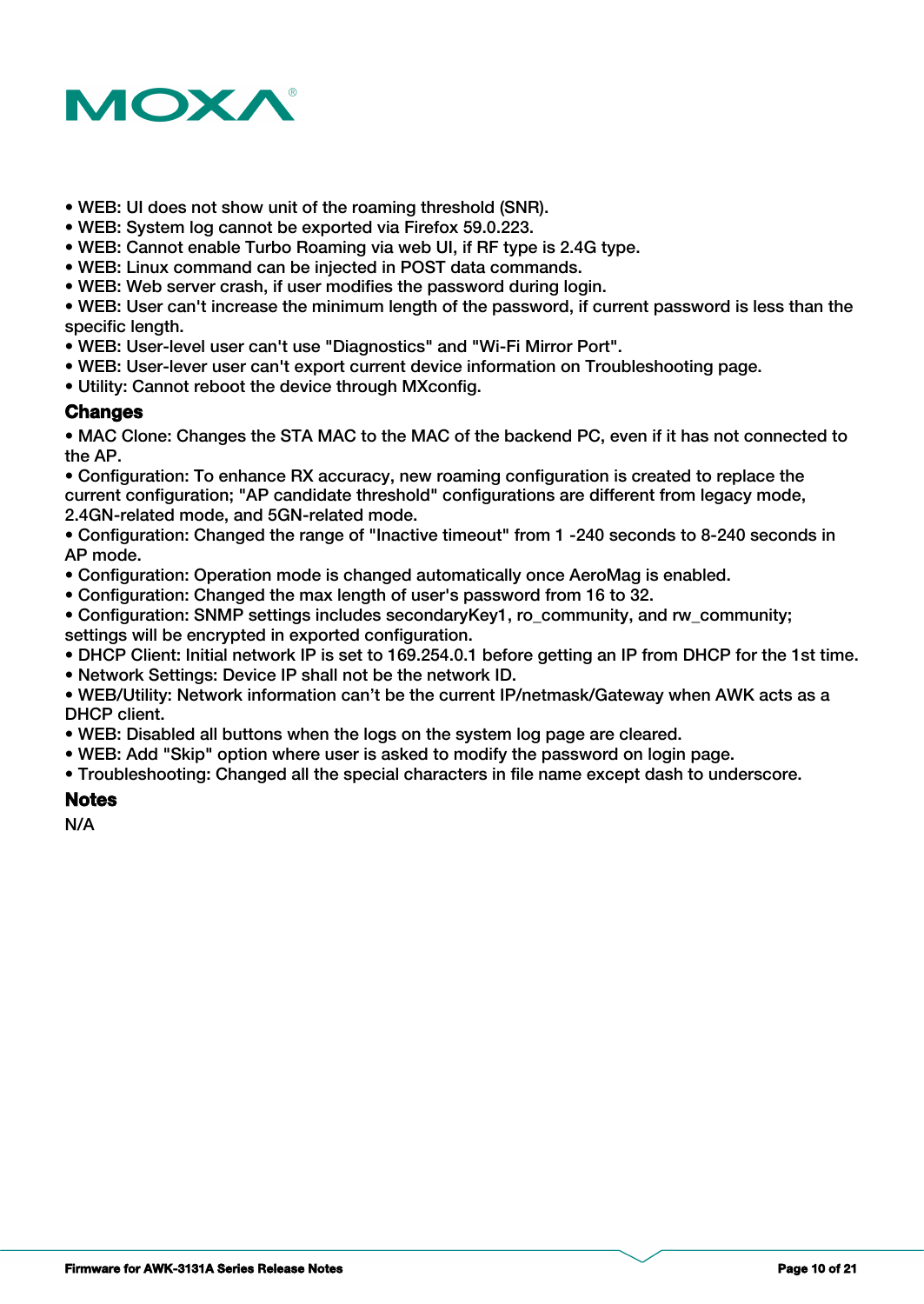

 **Version: v1.10 Build: Build: Build: 18032720** 

 **Release Date: N/A**

# **Applicable Products**

AWK-3131A-EU, AWK-3131A-EU-T, AWK-3131A-US, AWK-3131A-US-T, AWK-3131A-JP, AWK-3131A-JP-T, AWK-4131A-EU-T, AWK-4131A-US-T, AWK-4131A-JP-T

# **Supported Operating Systems**

N/A

### **New Features**

N/A

# **Enhancements**

N/A

# **Bugs Fixed**

• CVE-2017-14459; Telnet, Serial console, SSH will reject invalid characters to prevent injection attacks.

# **Changes**

N/A

### **Notes**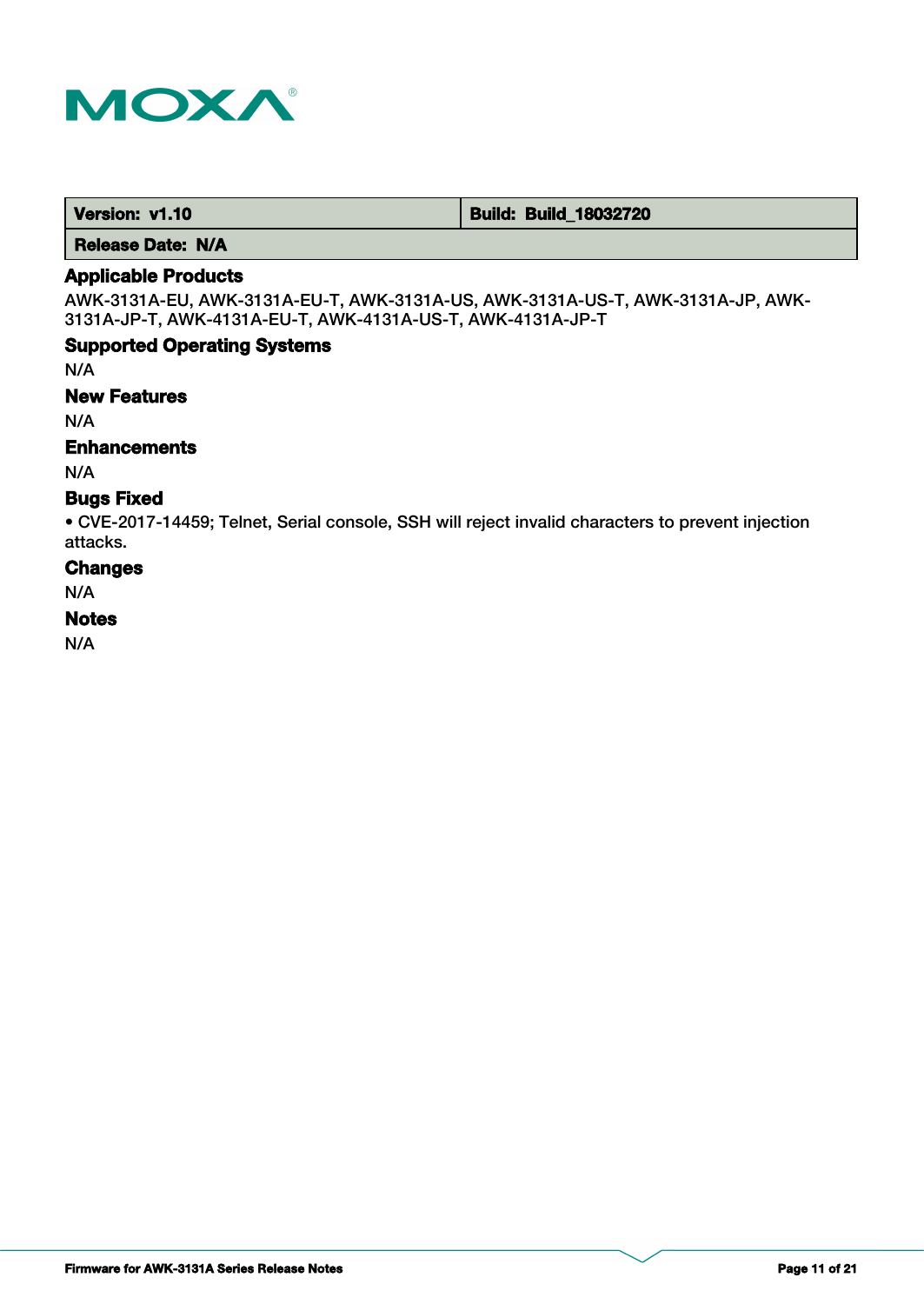

 **Version: v1.9 Build: Build: Build: Build: 18012818** 

 **Release Date: N/A**

# **Applicable Products**

AWK-3131A-EU, AWK-3131A-EU-T, AWK-3131A-US, AWK-3131A-US-T, AWK-3131A-JP, AWK-3131A-JP-T, AWK-4131A-EU-T, AWK-4131A-US-T, AWK-4131A-JP-T

# **Supported Operating Systems**

N/A

### **New Features**

N/A

# **Enhancements**

N/A

# **Bugs Fixed**

• Web server will reject invalid characters including ` ' " | ; &

# **Changes**

• Changes the format of device name to AWK-3131A\_[the last six digits of MAC address].

• Shows complete S/N information.

# **Notes**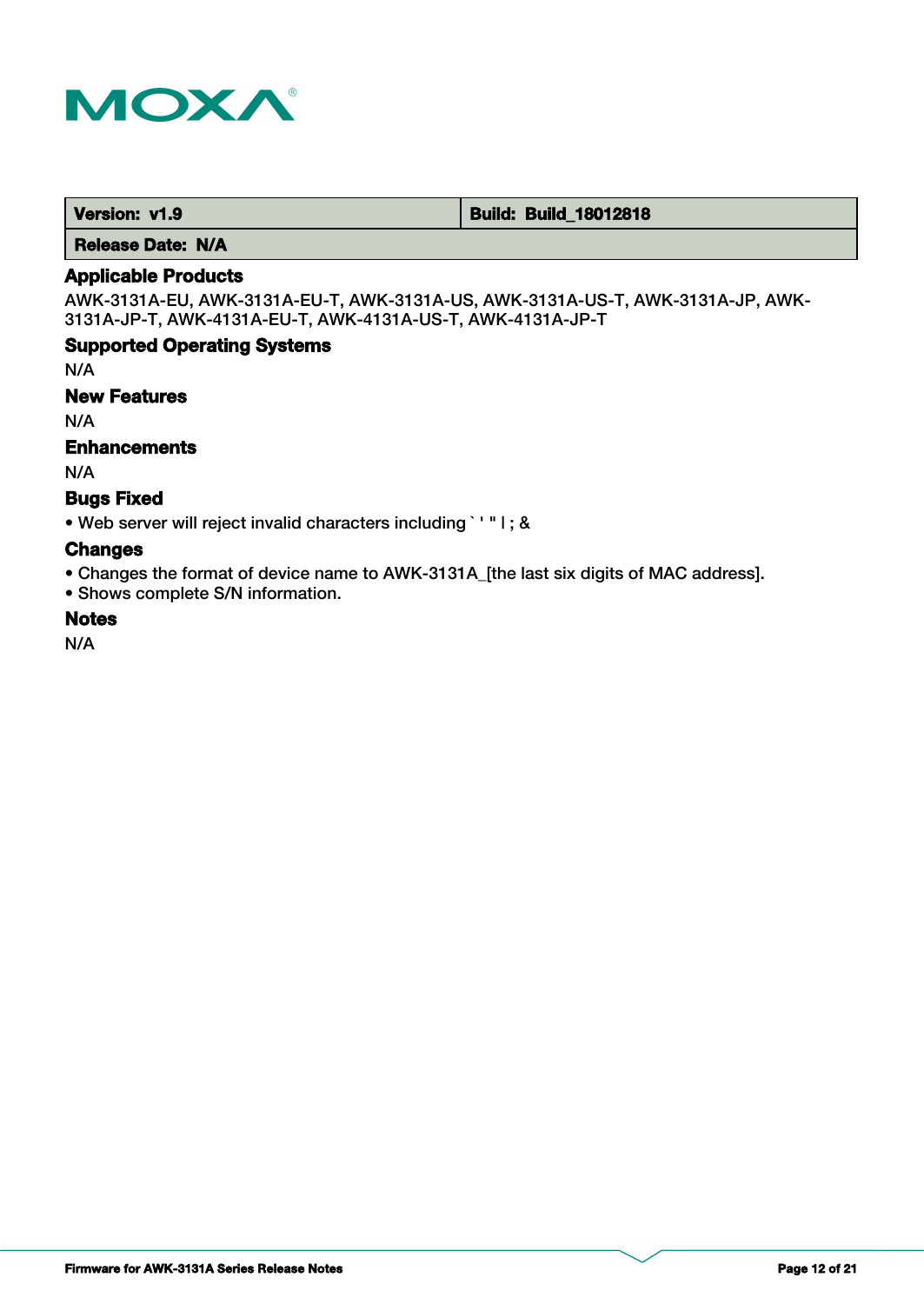

 **Version: v1.8 Build: Build: Build: Build: 17122516** 

 **Release Date: N/A**

### **Applicable Products**

AWK-3131A-EU, AWK-3131A-EU-T, AWK-3131A-US, AWK-3131A-US-T, AWK-3131A-JP, AWK-3131A-JP-T, AWK-4131A-EU-T, AWK-4131A-US-T, AWK-4131A-JP-T

# **Supported Operating Systems**

N/A

### **New Features**

- Supports Wi-Fi Mirror Port.
- Supports AeroLink Protection with SNR check.
- Supports AeroLink Protection with VLAN.
- Supports the SNR/Noise floor on MXview dashboard.

### **Enhancements**

• Optimized the roaming recovery time for the scenario that 4-4 EAPOL packet is dropped.

• Optimized the packets lost under following two conditions: Master and Slave connection under 802.11n mode and WPA/WPA2, the traffic comes behind Master to the slave and the devices behind the slave at the same time.

# **Bugs Fixed**

- Wi-Fi client signal strength is not correct and not accessible after connected AP disappeared.
- Syslog server still work while server port is not assigned.
- Roaming event is recorded as connection event, if the first bytes of AP's MAC is 0x00.
- If the operation mode is client-router, AWK could not use WPA/WPA2 enterprise mode.
- If AP using channel 140 changes to client mode, channel width cannot be set to 20/40.
- User cannot access web console if AWK received IP again from DHCP server.

• If the AWK is DHCP client and enables MAC clone, AWK cannot receive the IP from Cisco AP and then Cisco AP will disconnect AWK.

- Network looping causes AeroLink Projection works abnormally.
- AeroLink does not support slave mode.
- If the roaming message is larger than 128 bytes, the some syslog messages are missing.
- The maximum transmission power is allow to set the value which is out of the valid range.
- Error message for account settings is incorrect if account name is duplicated.
- The cookie paring is incorrect.
- Cannot retrieve information via OneKeyInfo.
- AWK cannot reboot and configure via MXconfig under some circumstances.
- If the size of configured value is larger than 64 bytes, the configuration setting will not succeed.

### **Changes**

• Does not support the configuration 0 for all TCP/UDP port settings (TCP/UDP 0 port is a reserved port).

### **Notes**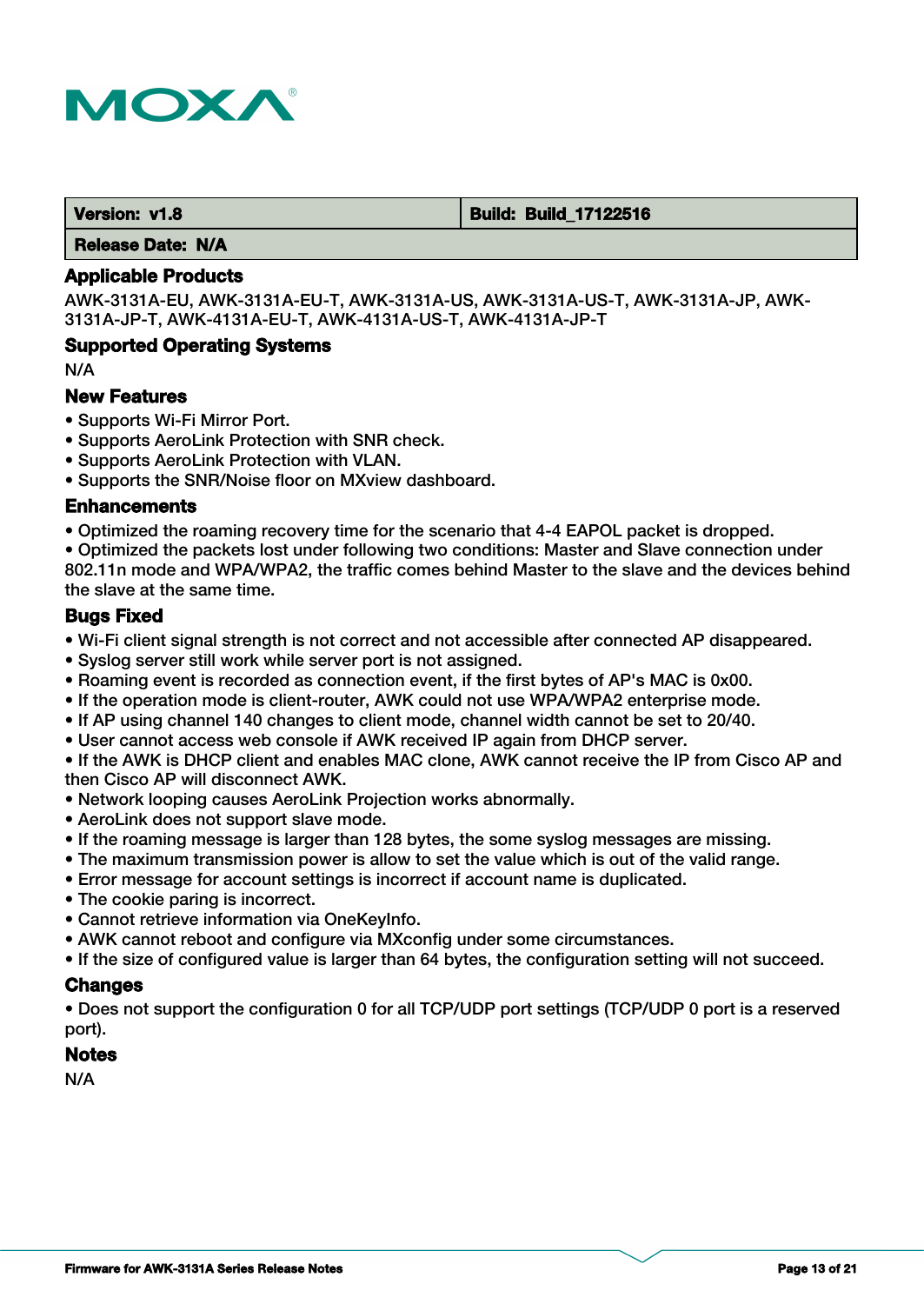

 **Version: v1.7 1.7 Build: Build: Build\_17102616** 

 **Release Date: N/A**

# **Applicable Products**

AWK-3131A-EU, AWK-3131A-EU-T, AWK-3131A-US, AWK-3131A-US-T, AWK-3131A-JP, AWK-3131A-JP-T, AWK-4131A-EU-T, AWK-4131A-US-T, AWK-4131A-JP-T

# **Supported Operating Systems**

N/A

### **New Features**

N/A

# **Enhancements**

N/A

# **Bugs Fixed**

The following CVE's are fixed: CVE-2017-13077, CVE-2017-13078, and CVE-2017-13080.

#### **Changes**

N/A

### **Notes**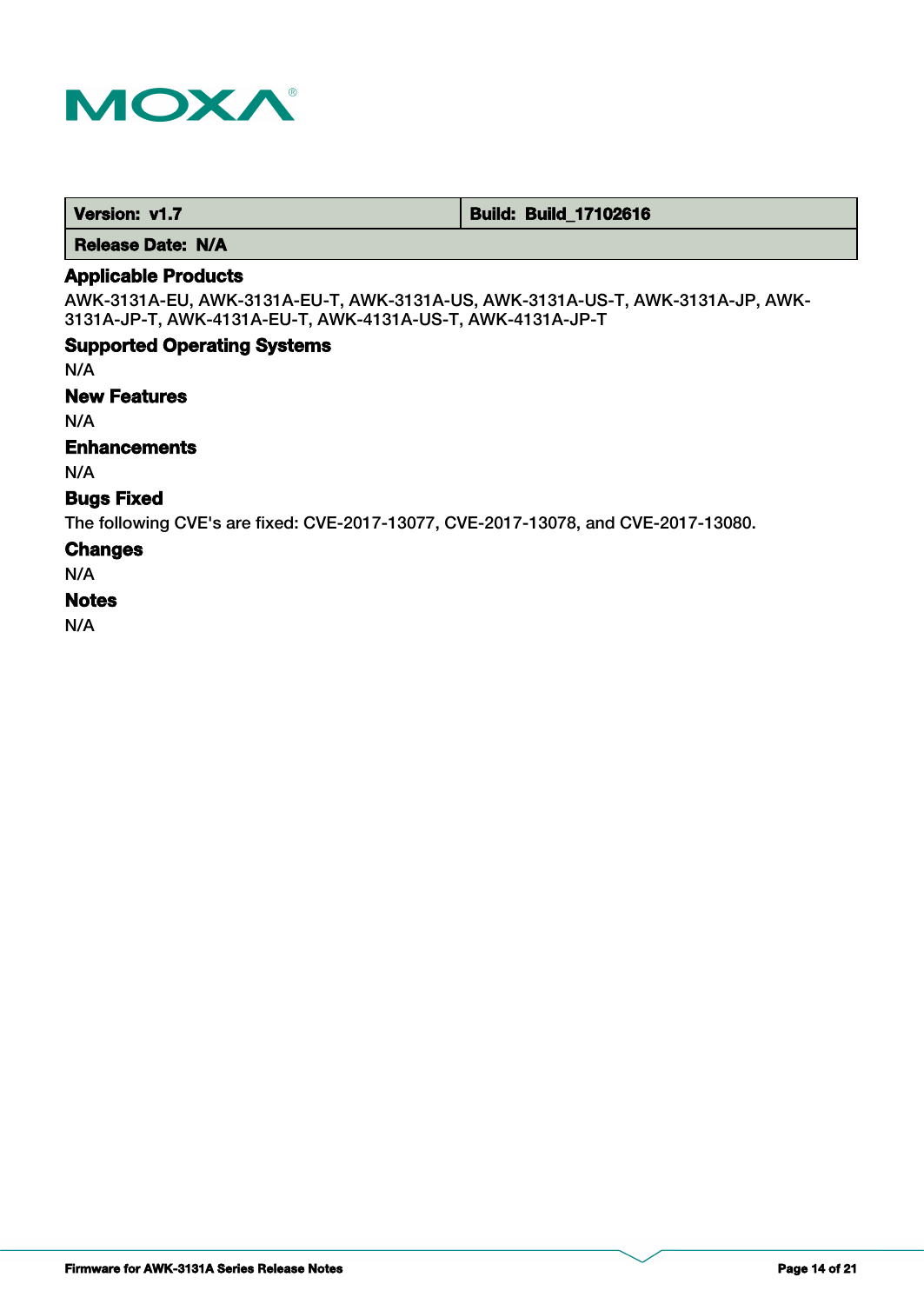

 **Version: v1.6 Build: Build: Build 17091517** 

 **Release Date: N/A**

### **Applicable Products**

AWK-3131A-EU, AWK-3131A-EU-T, AWK-3131A-US, AWK-3131A-US-T, AWK-3131A-JP, AWK-3131A-JP-T, AWK-4131A-EU-T, AWK-4131A-US-T, AWK-4131A-JP-T

# **Supported Operating Systems**

N/A

# **New Features**

- Supports AeroMag.
- Supports quick setup.
- Supports Moxa security level 1.
- Supports WPA/WPA2 Mixed.
- Supports Trouble shooting.
- Supports management encryption.
- Master mode supports multiple slaves.
- Supports Enable/Disable Ethernet LAN interface.
- Supports static MAC Clone.
- Supports channel 120 to 128 in US model.

# **Enhancements**

- 802.3az is not supported.
- [SNMP] Use iface speed as ifHighSpeed on ifXTable.
- [Web] Do not show inactive timeout in client-router mode.
- LLDP does not support 802.3.
- Encrypt/Decrypt Remote Protocol data payload.

• [LLDP] Delete the 1000baseT\_Half/1000baseT\_Full when the AR934x\_ETH\_FAST feature enable on the mvport ethtool.

- Porting OpenSSL 1.1.0e is supported.
- Change roaming threshold default value to -65 under legacy mode, -55 under 2.4 GHz N mode, and to -50 under 5 GHz N mode
- Max TX Power changes as following.

# **Bugs Fixed**

- Issue with simultaneous RF type mixed mode connectivity to different pure RF type modes.
- Rebooting issue while scanning DFS.
- Boot up failure issue.
- Interoperability with Cisco/Aruba/Ruckus AP by sending EAPOL frame with QOS data.
- Ping web console page attack from unknown commands.
- Rx stuck by patching qca-wifi-10.4 (QSDK).
- AP kernel panic when 128 clients connect and some clients are trying to reconnect.
- CCA will reset to default when channel changed.
- Roaming with multicast traffic will causing client cannot connect issue.
- Abnormal roaming time recorded in system log when client connection fail.
- Multi-channel roaming fail issue.
- Fixed bmiss will not trigger while bgscan due to bmiss counter reset issue.
- RSSI report format incorrect.
- rror when old log version upgrade to the new log version.
- RSTP looping because of no preroot port.
- RSTP recovery too long issue and web display bug.
- SNMP cannot provide wireless status information.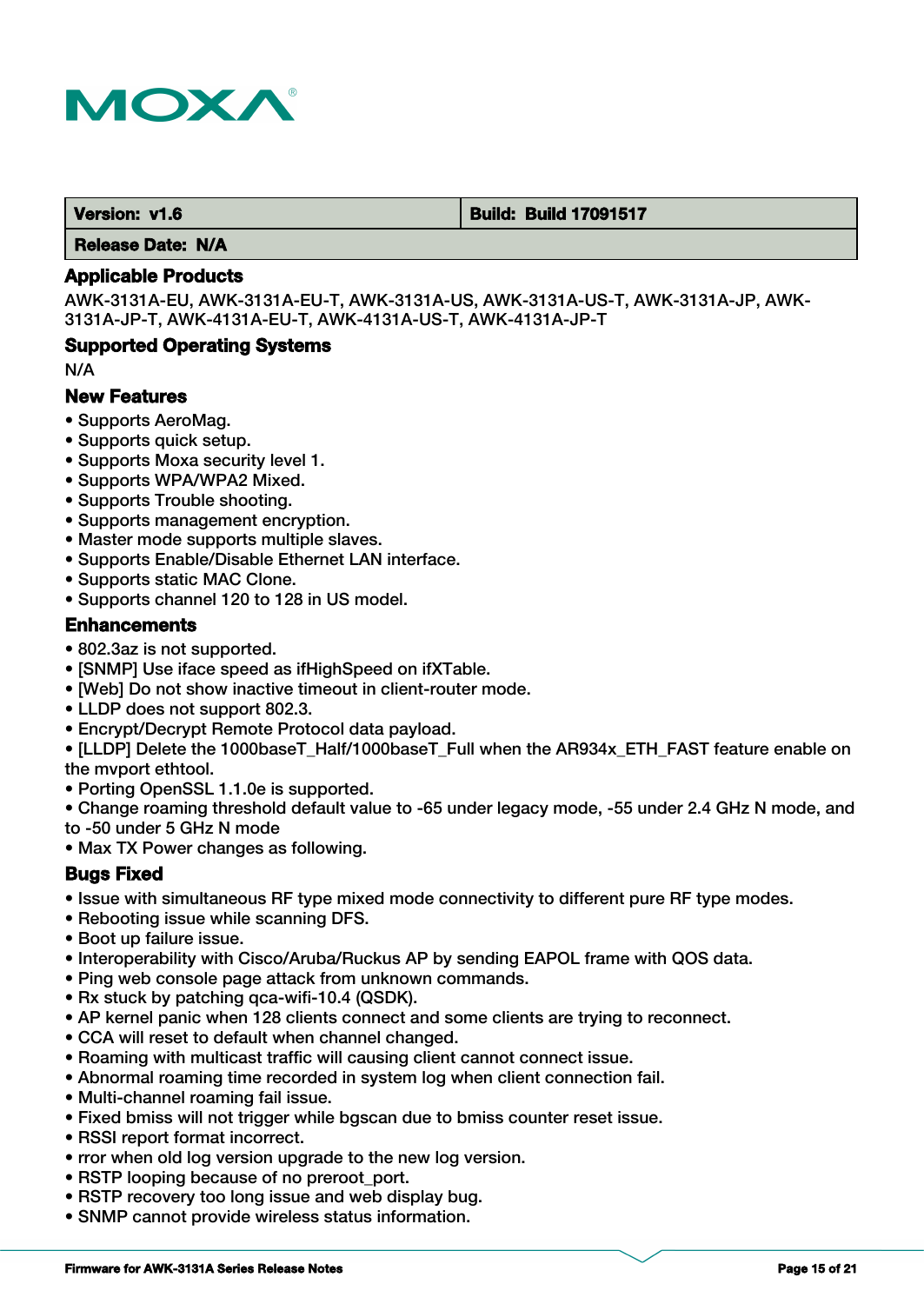

• Loading the file which cannot be decrypted would cause iw web crash.

• Incorrect interface name on LLDP status page and incorrect device name on bridge table page issue.

- Setting the LAN IP failed when the client-router mode via wireless search utility.
- ifXTable has null vale on SNMP.
- Web console has incorrect information under client-router mode
- Kernel panic while Turbo roaming is enabled.
- Kernel panic while interface is cannot fetch noise floor at the same time.
- Turbo Roaming chooses next AP with accurate roaming difference.
- MAC Clone should not be assigned as the multicast address.
- If DUT is in sniffer mode, device behind Ethernet cannot access DUT.
- Kernel panic while detecting specific DFS signal.
- Incomplete record of LFPT event in system log.
- Incorrect antenna selection under client mode.
- SNMP NID not correct.
- lients using enterprise mode cannot reconnect while AP reboots.
- IP setting issue via wireless search utility under client-router mode.
- Incorrect TX power information on the web console.
- Incorrect Wi-Fi driver state machine.
- Cannot import decrypted configuration.
- Issue finding AP with hidden node while turbo roaming is triggered.

### **Changes**

N/A

### **Notes**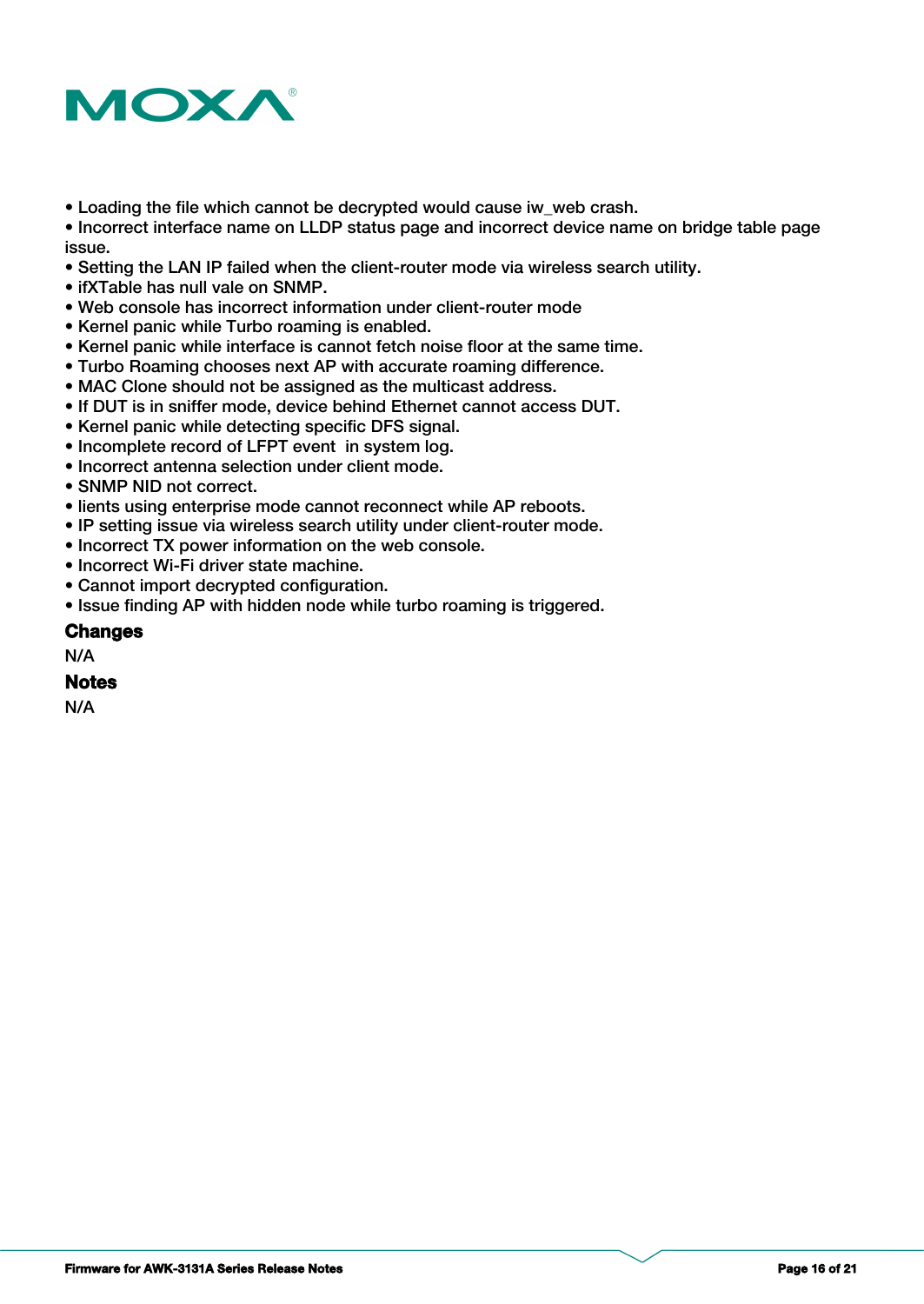

 **Version: v1.5 Build: Build: Build 17041601** 

 **Release Date: N/A**

# **Applicable Products**

AWK-3131A-EU, AWK-3131A-EU-T, AWK-3131A-US, AWK-3131A-US-T, AWK-3131A-JP, AWK-3131A-JP-T, AWK-4131A-EU-T, AWK-4131A-US-T, AWK-4131A-JP-T

# **Supported Operating Systems**

N/A

### **New Features**

N/A

# **Enhancements**

• [Web] Login denied when CSRF (Cross-Site Request Forgery) attack is detected.

# **Bugs Fixed**

- [Accounts] Backdoor account is transparent to unauthorized users.
- [Wireless Search Utility] Service crash during data encryption for some commands.
- [Web] Cookies are same when multiple users access the website at the same time.
- [Web] Web server crash, if the HTTP POST is in invalid format.
- [Web] Web server crash, if the cookie is NULL for some URLs.

### **Changes**

N/A

# **Notes**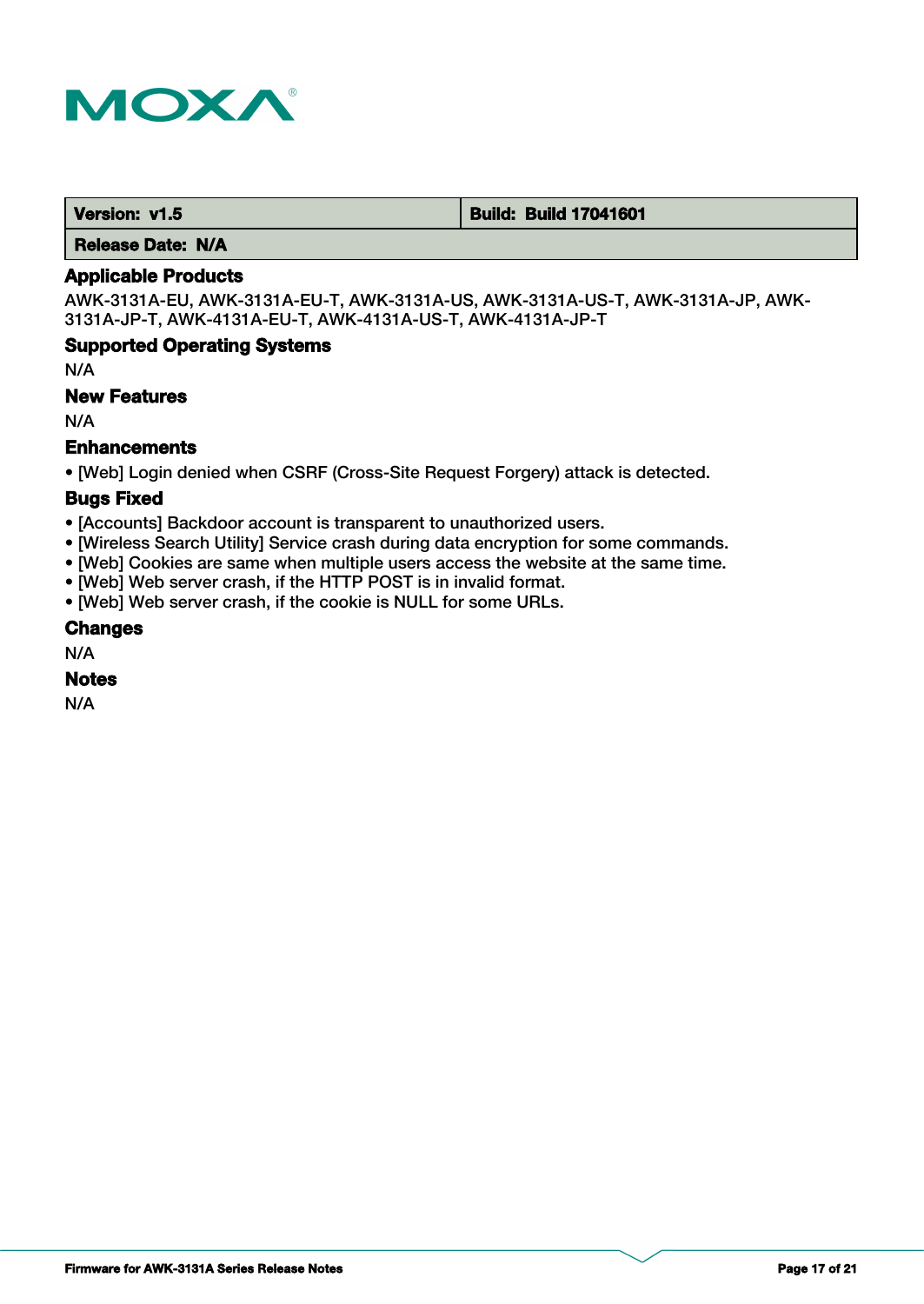

 **Version: v1.4 Build: Build 17031018**

 **Release Date: N/A**

### **Applicable Products**

AWK-3131A-EU, AWK-3131A-EU-T, AWK-3131A-US, AWK-3131A-US-T, AWK-3131A-JP, AWK-3131A-JP-T, AWK-4131A-EU-T, AWK-4131A-US-T, AWK-4131A-JP-T

# **Supported Operating Systems**

N/A

# **New Features**

• [Accounts] Supports 8 accounts, including Administrators and normal users; administrators can read/write all settings, users are only allowed to read information.

- [SNMP] AWK uses the first account (list in the first entry) out of 8 accounts for your SNMP v3.
- [Web] Cookie is generated every time users login.

• [Web] Web server only allows one user to send the data back to avoid CSRF (Cross-Site Request Forgery) Vulnerability.

• [Web] A warning message suggesting using HTTPS is displayed when user is changing password via HTTP.

- [Web] Encrypts password, before transmitting it.
- [Wireless Search Utility] Encrypts the data between the device and Wireless Search Utility.

### **Enhancements**

• Default password changes from root to moxa.

### **Bugs Fixed**

- [Web] File/information accessible even if user does not log in.
- [Web] Browser will redirect to invalid web page, if the web page is tampered.
- [Web] Unauthorized Linux commands can be run via the webpage.
- [Web] Web server crash if the URL is invalid.

#### **Changes**

N/A

### **Notes**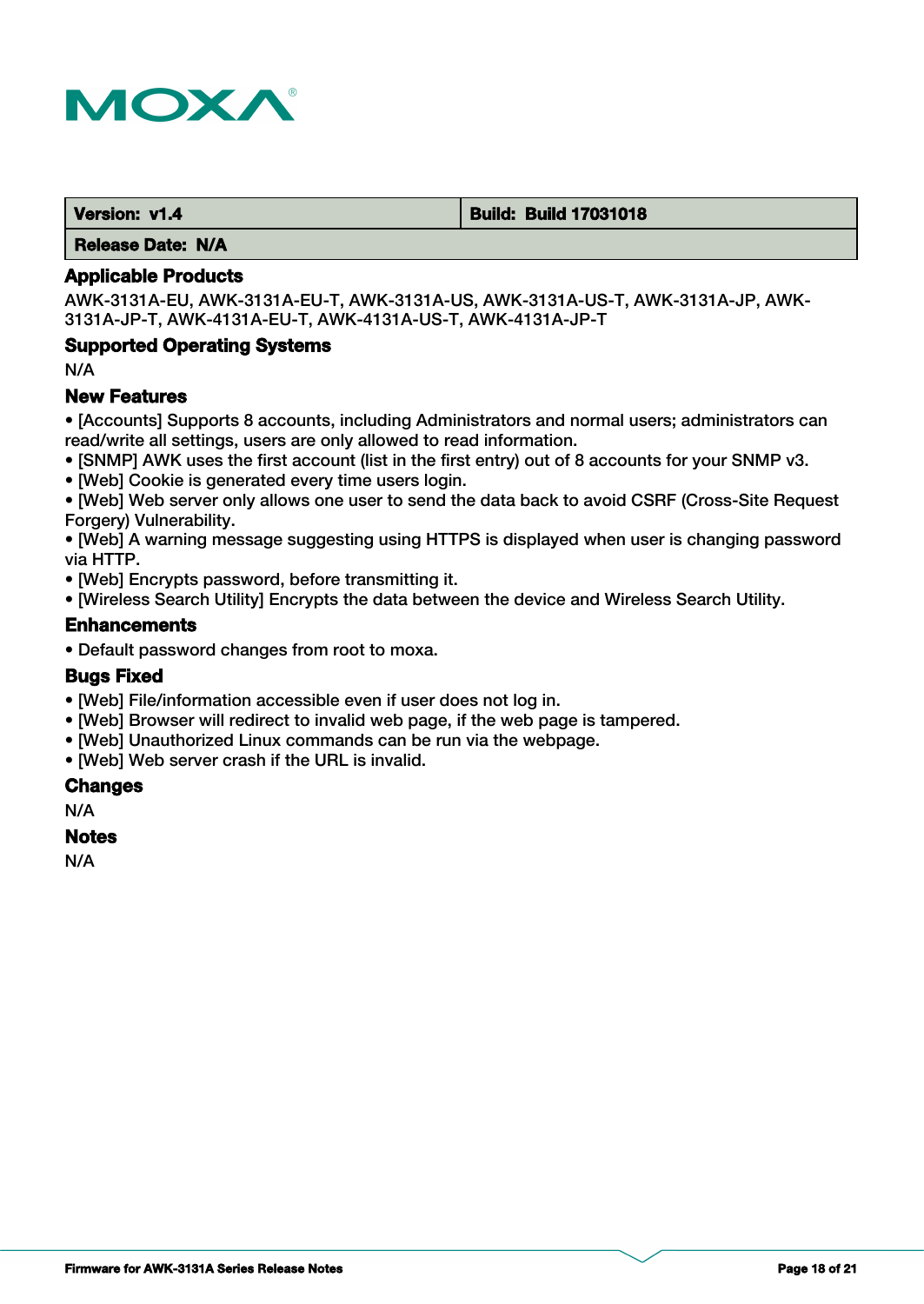

 **Version: v1.3 Build: Build: Build 16100315** 

 **Release Date: N/A**

# **Applicable Products**

AWK-3131A-EU, AWK-3131A-EU-T, AWK-3131A-US, AWK-3131A-US-T, AWK-3131A-JP, AWK-3131A-JP-T, AWK-4131A-EU-T, AWK-4131A-US-T, AWK-4131A-JP-T

### **Supported Operating Systems**

N/A

# **New Features**

- SNMP supports WLAN connection status and Client/Slave connecting time.
- Supports new regulatory standards of CE certificate and EN 300 328 V1.9.1.
- KC and RCM certification.
- Supports MXview Wireless Dashboard.

### **Enhancements**

- SNMP does not support "Disable" for WLAN operation mode.
- Default value setting of TX Power is 20dBm.

# **Bugs Fixed**

- Kernel panic when AP serves over 120 clients simultaneously.
- Web crash when there are too many web error messages.
- Channel information on overview page not updated when DFS channel changes.
- SNR information issue in MXview.
- Channel information issue in Sniffer mode.

#### **Changes**

N/A

#### **Notes**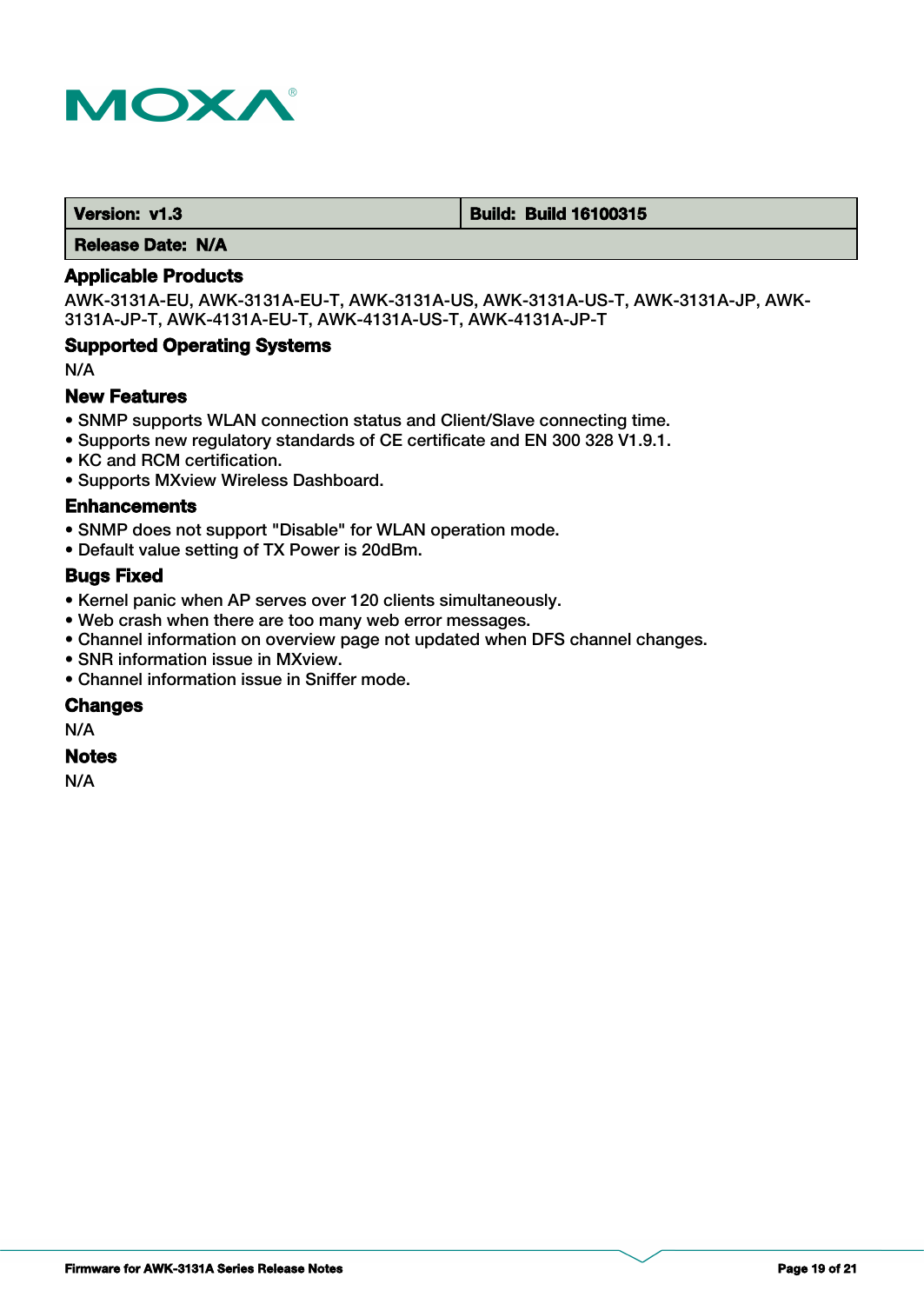

 **Version: v1.1 Build: Build 15122211**

 **Release Date: N/A**

### **Applicable Products**

AWK-3131A-EU, AWK-3131A-EU-T, AWK-3131A-US, AWK-3131A-US-T, AWK-3131A-JP, AWK-3131A-JP-T

# **Supported Operating Systems**

N/A

# **New Features**

- [Channel] 5 GHz DFS channel support.
- [Distance] 5 GHz long-distance communication support.
- [Diagnostics] One-key information support.
- [Network Status] ARP Table, Bridge Status, LLDP Status, Routing Table, and RSTP Status.

# **Enhancements**

- Increased the Tx buffer from 1024 to 4096.
- Modified Rx Packet Count (ATHR\_RX\_PKTS\_CNT) to 100 and number of Rx Packet (AG7240\_NUMBER\_RX\_PKTS) to 4096.
- Removed "select all" checkboxes in all "lkogs and Notification" pages.
- Shows SNTP in a string instead of a selection box if "IWCONFIG SUPPORT NTF" is not set and there's only one time-protocol option.
- Changed the "Restart" logo.

# **Bugs Fixed**

N/A

# **Changes**

- Kernel panic when AP serves over 120 Client at the same time.
- Web crash when there are too many web error messages.
- Fixed the channel information on Overview page when the DFS channel keeps changing.
- Issue with the SNR information in MXview.
- Issue with channel information in Sniffer mode.

### **Notes**